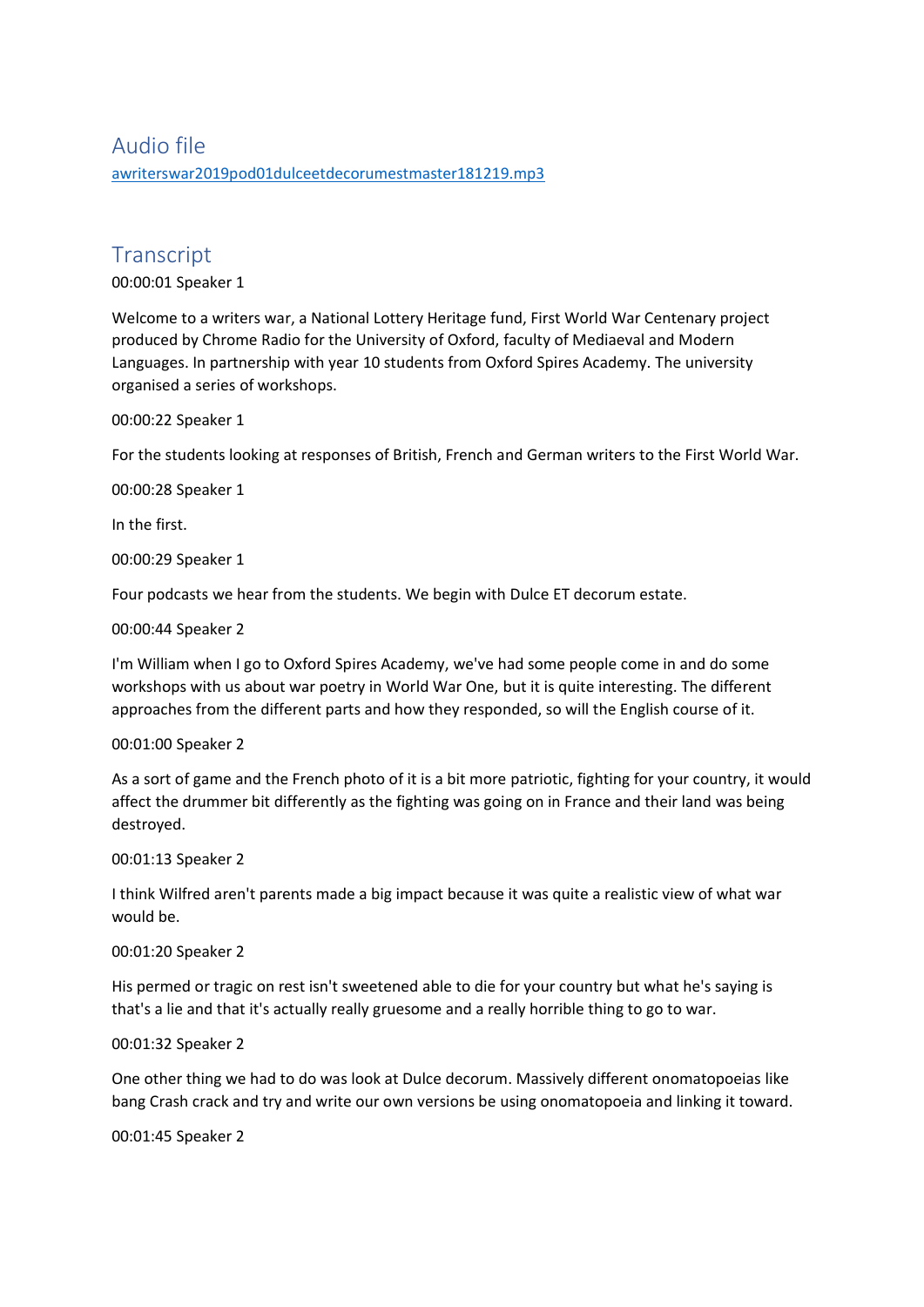What I wrote was wanting to roll for donors like cracking bones on the blood curdling floor for croaking of a man.

00:01:51 Speaker 2

Gargling from gas drowning in the sea of yellow fires are measuring up, burning their chance of survival. And then I thought about the good bits of war. The good bits came from GAIL Apolinar because he was putting a positive.

00:02:04 Speaker 3

Bet on it.

00:02:05 Speaker 2

Maybe it's a way of dealing with the fact that the war was.

00:02:08 Speaker 2

Going on I.

00:02:09 Speaker 2

Wrote the lights fluttering says laying and popping in the sky of green and yellow. The flickering of light when I've done that it goes off.

00:02:35 Speaker 5

Troublesome tanks taking over towns. Burning Bones break innocent bones, sad souls. So performing soldiers via smiles cover football fields.

00:02:45 Speaker 5

My name is.

00:02:46 Speaker 5

Maria, my family originally come from Bangladesh.

00:02:50 Speaker 5

We've building workshops on war and French poems. So what are the list? Is the Worford album I found more interesting.

00:02:59 Speaker 5

How he described war compared to one of the French poems, the war for Daniel Powell talked about how bad forwards and how soldiers went through a lot.

00:03:10 Speaker 5

Is the French poems about love and how great the war was?

00:03:15 Speaker 5

I enjoyed looking at the stuff in the archive because we got to find out ways really like for the soldiers and the people who they loved back home.

00:03:25 Speaker 5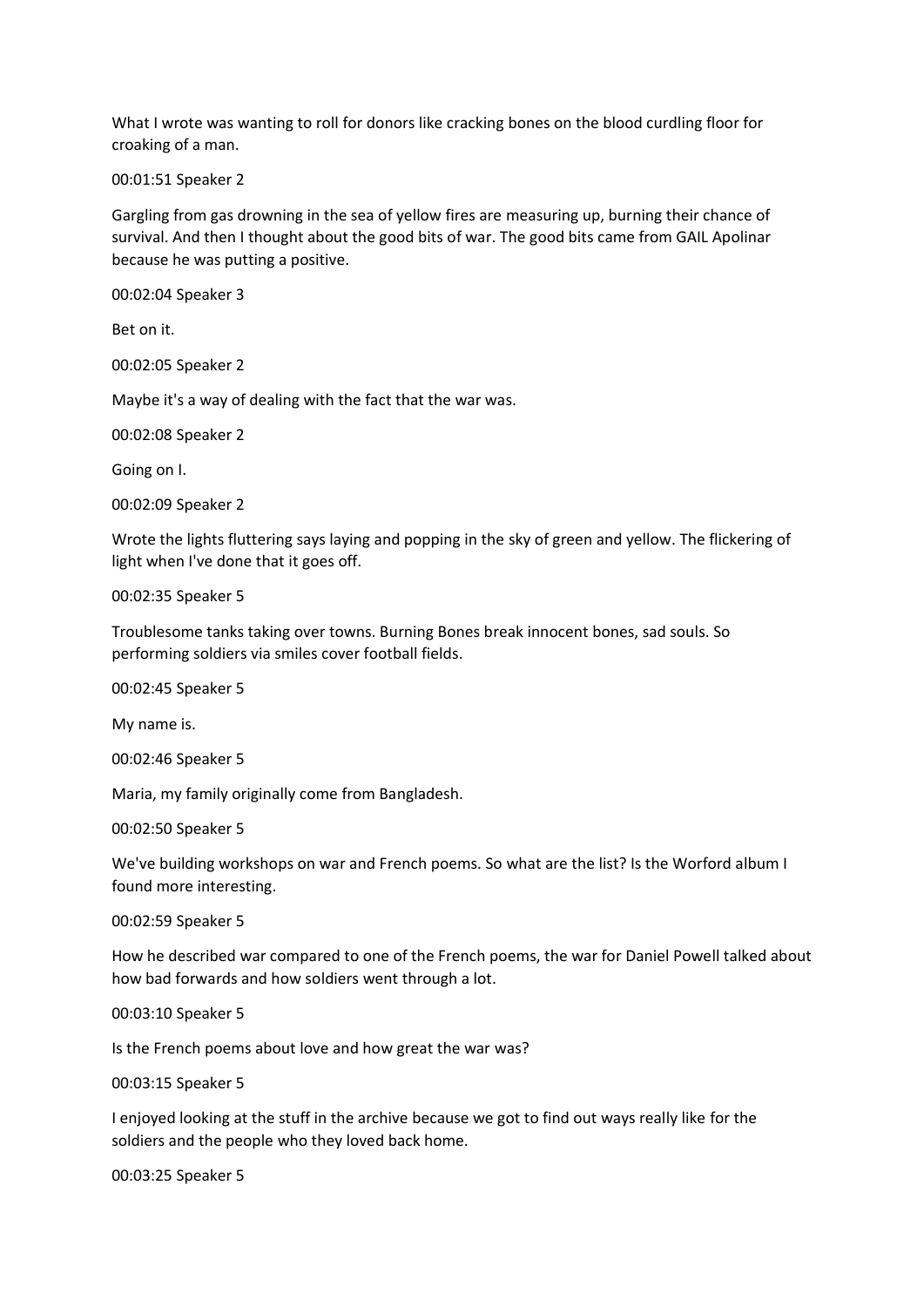One of the letters was old soldier in the trenches, and you could tell because his handwriting wasn't so great and was written in pencil, whereas the letter from his father is in Birmingham writing with pen.

#### 00:03:37 Speaker 5

We saw some scrapbooks with pictures of other soldiers and what they did. We could learn more about the war, what happened close up, and the reality for people there.

#### 00:03:51 Speaker 5

I'd say Scotland, because most countries were included in the war because of the British Empire.

# 00:04:13 Speaker 6

I'm Malachi Headley. I'm a year 10 people at Oxford Spires Academy. My mother is from Saint Vincent and my dad is from Barbados.

#### 00:04:23 Speaker 6

Being at Oxford, Spires has inspired me to write poetry and music, especially reading World War One poets.

# 00:04:33 Speaker 6

Reading British poems was quite influential upon me because for example, irwins use of onomatopoeia in his poems bring about emotion and empathy in the reader. Reading the French poems was a little harder because my first language.

# 00:04:53 Speaker 6

But still, you're drawn into these poems and they illustrate an image about what they perceive of World War One.

#### 00:05:02 Speaker 6

French poets generally gave quite a sugarcoated description, giving metaphors, giving similes not quite, describing the two aspects, some French.

# 00:05:14 Speaker 6

Poets described war as quite a beautiful thing that soldiers young soldiers should be excited for. Whereas British soldiers such as Owen and Sassoon.

#### 00:05:25 Speaker 6

Have a more ugly, twisted approach giving day-to-day descriptions of World War One and its true features.

#### 00:05:34 Speaker 6

Studying French has been a great experience for me. I studied French culture throughout year 7-8 and nine and then at the end of year nine I went on a trip to France in June, July time and the weather was sunny and I got to experience the true culture of Paris. It was very nice.

#### 00:05:54 Speaker 6

Here the languages and communicate with, for example, the shopkeepers.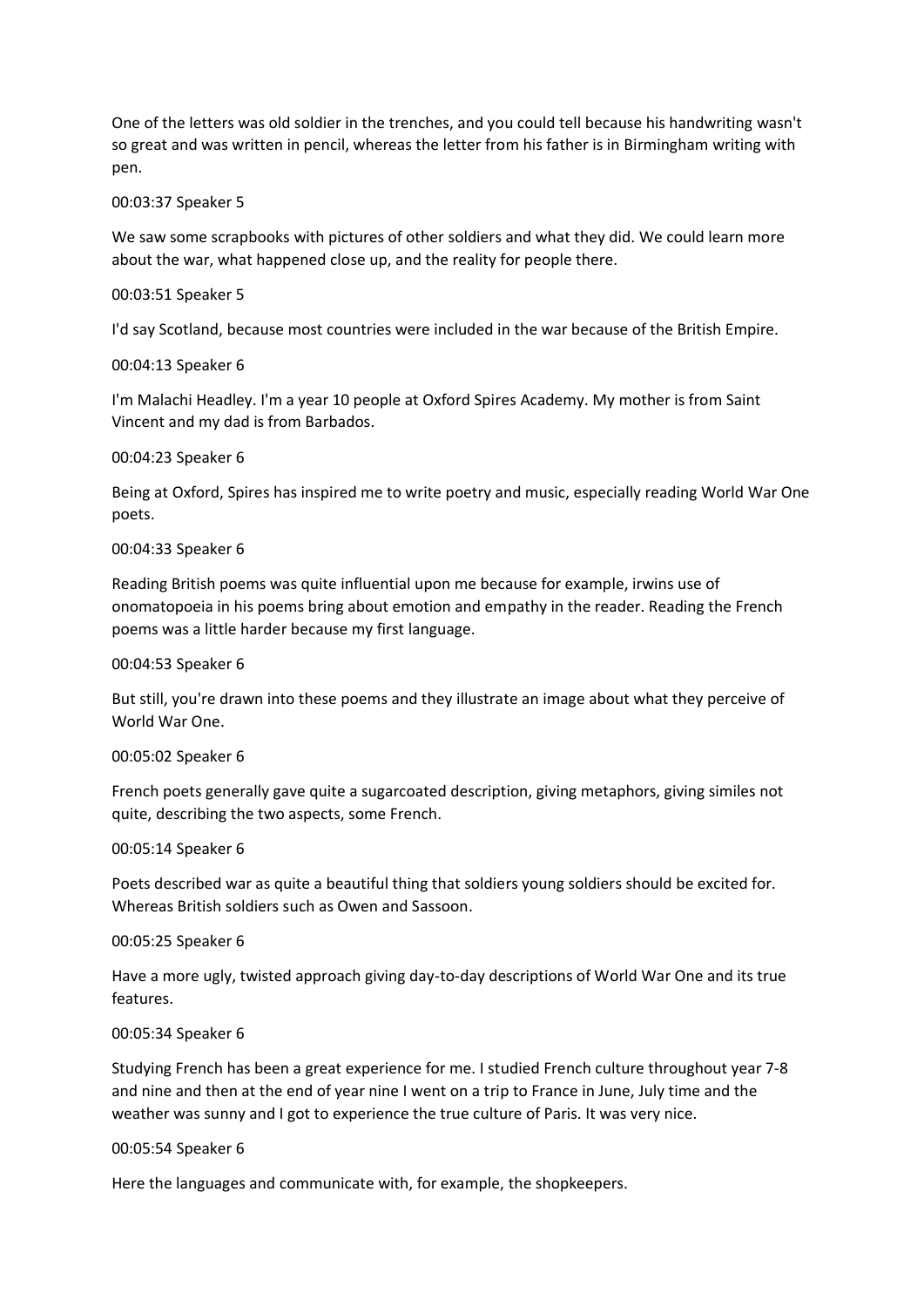# 00:05:58 Speaker 6

I wrote this poem on influence from poems written by Wilfred Owen and his friends and comrades in World War One.

00:06:09 Speaker 6

I also looked at French responses to World War One, which contrasted quite drastically to those of the British grateful.

00:06:19 Speaker 6

Not to hear the icy silence after a successful attack, not to hear the flight of fiendish fortified weapons following your every footstep or to gasp breathless at a limb on floor, not knowing who's mine or yours.

00:06:34 Speaker 6

But to play music to be with friends to be your family, to be with nature, we must be grateful because you can never be with nature at war. For war is not natural.

00:07:07 Speaker 7

I'm iPhone and I and then Oxford Spies Academy which is in East Oxford. I study French. We've been looking at different poems and how people represent war in poetry.

00:07:19 Speaker 7

It's been interested in the fact that there's so many different.

00:07:22 Speaker 7

Opinions there are some ones about how wars.

#### 00:07:26 Speaker 7

Like a game and how it can also be seen in a positive way. How the explosions can be pretty, but also we were looking at some Wilfred Owen ones I'm reading from Wilfred Owen's poem Dull stepped to calmest and this is my favourite bit of the poem.

00:07:41 Speaker 7

Bent double like old beggars under sacks.

00:07:44 Speaker 7

Heavy be sounds make it like trudging also old beggars under sacks D here arises. The people were is not something to be glorified as we've seen in many other poems.

#### 00:07:55 Speaker 7

It makes you think more about how people perceive war and I'm definitely looking into ways other people, not just women vocal one. That other was seized.

#### 00:08:03 Speaker 7

Stuff we looked at. Some archives of people who had died in the war. He went to Moreland College. You could see siblings that had pictures of them and it shows the reality of normal people.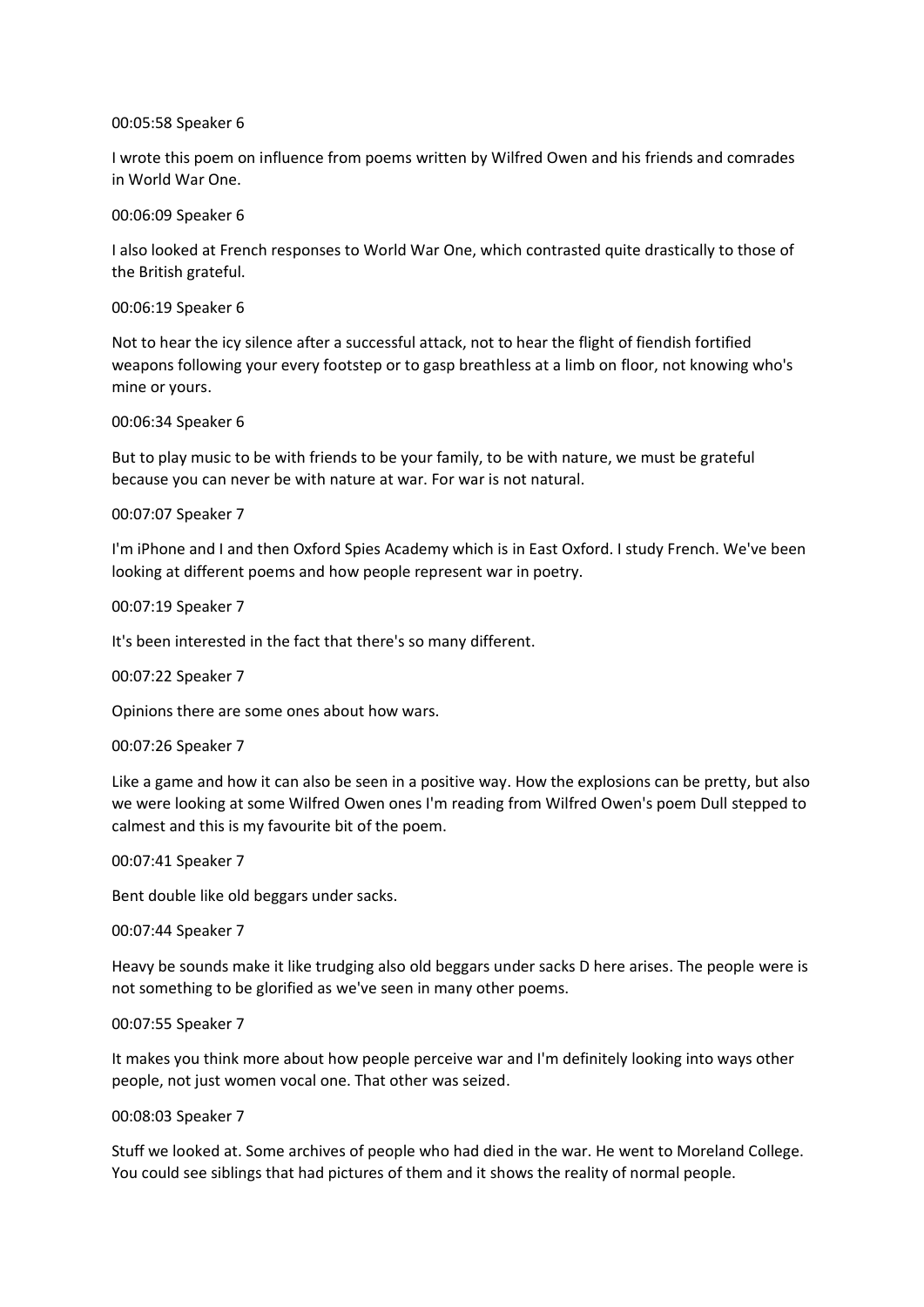00:08:15 Speaker 7

Normal lives going to war. There's many different ways people perceive war, but only if you're there. You'll really know what it's like.

00:08:31 Speaker 3

I'm somewhere under the Axis Powers Academy. We've been doing a project from poet of the First World War, so German, French and English in particular.

00:08:41 Speaker 3

I have looked at the German poet and Startler and the English poet Wilfred L and I remember the most the contrasts of the poems, how some poems describe rule?

00:08:51 Speaker 3

To be like a haven really good, well, some describe to break how and really bad.

00:08:57 Speaker 3

These workshops gave me an insight of what the rule was like.

00:09:01 Speaker 3

They take history, so I have a good understanding of the First World War in general by looking at poetry.

00:09:08 Speaker 3

It gives you more of an understanding of one man's perspective of it. My family is originally from Pakistan.

00:09:14 Speaker 3

They survived the partition of India and Pakistan. My grandad. He was only about six or seven when the.

00:09:20 Speaker 3

Partition happened regarding issues before they survived, and we're here today.

00:09:27 Speaker 3

This is what I wrote is about today, that her rule could be possible, but how we're so lucky that it hasn't actually happened yet.

00:09:36 Speaker 3

We're so lucky we wake up to the sound of birds tweeting not bombs dropping. We can leave our house without the fear of being killed.

00:09:44 Speaker 3

We have people out front protecting us. We're so lucky but we have weapons that can destroy our earth at once. Ballistic bonds breaking the brands of children in poorer countries, country on the verge of war.